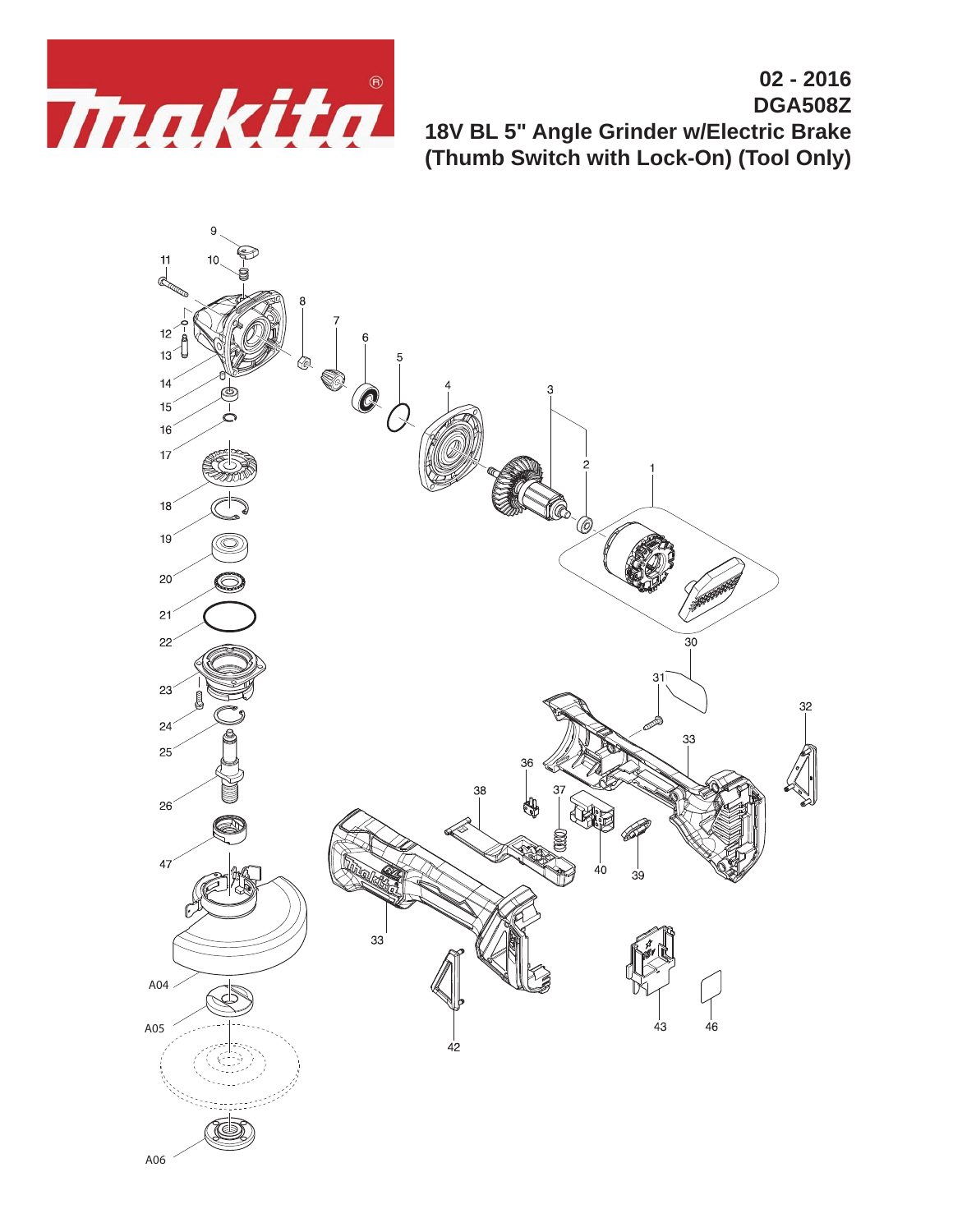| Item No Type       |                | Sub  | Part No. | <b>Description</b>                                       | Qty            | Unit       |
|--------------------|----------------|------|----------|----------------------------------------------------------|----------------|------------|
| 001                |                |      | 629203-3 | <b>STATOR COMPLETE</b>                                   | 1              | PC.        |
| 002                | $\overline{2}$ |      | 210169-4 | <b>BALL BEARING 607LLB</b>                               | 1              | PC.        |
| 003                | 2              |      | 510329-1 | <b>ROTOR ASS'Y</b>                                       | 1              | PC.        |
|                    |                | INC. |          | Item No. 2                                               |                |            |
| 004                |                |      | 319214-3 | <b>GEAR HOUSING COVER</b>                                | 1              | PC.        |
| 005                |                |      | 213445-5 | O-RING 26                                                | 1              | PC.        |
| 006                |                |      | 210042-8 | <b>BALL BEARING 629LLB</b>                               | 1              | PC.        |
| 007                | 1              |      | 227541-3 | SPIRAL BEVEL GEAR 10                                     | 1              | PC.        |
|                    | 2              |      | 226861-2 | SPIRAL BEVEL GEAR 10                                     | 1              | PC.        |
| 008                |                |      | 252186-8 | HEX. NUT M6                                              | 1              | PC.        |
| 009                |                |      | 417771-6 | PIN CAP                                                  | 1              | PC.        |
|                    |                |      |          |                                                          | 1              |            |
| 010                |                |      | 233072-2 | <b>COMPRESSION SPRING 8</b>                              |                | PC.        |
| 011                |                |      | 266361-0 | TAPPING SCREW 4X30                                       | 4              | PC.        |
| 012                |                |      | 213960-9 | O RING 5                                                 | 1              | PC.        |
| 013                |                |      | 256546-6 | SHOULDER PIN 4                                           | 1              | PC.        |
| 014                |                |      | 319213-5 | <b>GEAR HOUSING</b>                                      | $\mathbf{1}$   | PC.        |
| 015                |                |      | 263002-9 | <b>RUBBER PIN 4</b>                                      | 1              | PC.        |
| 016                |                |      | 210033-9 | <b>BALL BEARING 696ZZ</b>                                | $\mathbf{1}$   | PC.        |
| 017                |                |      | 233950-6 | RING SPRING 11                                           | 1              | PC.        |
| 018                | 1              |      | 227641-9 | SPIRAL BEVEL GEAR 37                                     | 1              | PC.        |
|                    | $\overline{2}$ |      | 226862-0 | SPIRAL BEVEL GEAR 37                                     | 1              | PC.        |
| 019                |                |      | 962151-6 | <b>RETAINING RING R-32</b>                               | 1              | PC.        |
| 020                |                |      | 211129-9 | <b>BALL BEARING 6201DDW</b>                              | 1              | PC.        |
| 021                |                |      | 262153-5 | FELT RING 16                                             | 1              | PC.        |
| 022                |                |      | 213622-9 | O RING 45                                                | 1              | PC.        |
| 023                |                |      | 319399-5 | <b>BEARING BOX</b>                                       | 1              | PC.        |
| 024                |                |      | 911121-2 | PAN HEAD SCREW M4X14                                     | 4              | PC.        |
| 025                |                |      | 962105-3 | <b>RETAINING RING R-26</b>                               | 1              | PC.        |
| 026                |                |      | 326670-0 | SPINDLE A                                                | 1              | PC.        |
| 030                |                |      | 852A28-8 | NAME PLATE F/DGA508                                      | 1              | PC.        |
| 031                |                |      | 266326-2 | <b>TAPPING SCREW 4X18</b>                                | 5              | PC.        |
|                    |                |      |          |                                                          |                |            |
| 032                |                |      | 455450-8 | <b>DUST COVER R</b>                                      | $\mathbf{1}$   | PC.        |
| 033                | 1              |      | 183A52-3 | <b>MOTOR HOUSING SET</b>                                 | 1              | <b>SET</b> |
|                    |                | INC. | 263005-3 | <b>RUBBER PIN 6</b>                                      | $\overline{c}$ | PC.        |
|                    | 2              |      | 183J40-4 | <b>MOTOR HOUSING SET</b>                                 | 1              | <b>SET</b> |
|                    |                | INC. | 263005-3 | <b>RUBBER PIN 6</b>                                      | 2              | PC.        |
| 036                |                |      | 632E12-1 | <b>SWITCH UNIT</b>                                       | 1              | PC.        |
| 037                |                |      | 234357-9 | <b>COMPRESSION SPRING 11</b>                             | 1              | PC.        |
| 038                |                |      | 142976-6 | SWITCH LEVER COMPLETE                                    | 1              | PC.        |
| 039                |                |      | 142901-7 | <b>INDICATOR PANEL COMPLETE</b>                          | 1              | PC.        |
| 040                |                |      | 650734-1 | SWITCH TG73BDS-2                                         | 1              | PC.        |
| 042                |                |      | 455449-3 | DUST COVER L                                             | 1              | PC.        |
| 043                |                |      | 643899-6 | <b>TERMINAL</b>                                          | 1              | PC.        |
| 046                |                |      | 852A36-9 | SERIAL NO. LABEL F/DGA508                                | 1              | PC.        |
| 047                |                |      | 310515-2 | <b>LEAD FLANGE A</b>                                     | 1              | PC.        |
| E01                |                |      | 805C41-7 | <b>CAUTION LABEL</b>                                     | 1              | PC.        |
| <b>ACCESSORIES</b> |                |      |          | - Visit www.makita.ca for more accessories information - |                |            |
| A01                |                |      | D-20797  | 5" D.C.W. A24R                                           | 1              | PC.        |
| A02                |                |      | 158237-4 | GRIP 36 COMPLETE (RUBBER GRIP)                           | 1              | PC.        |
|                    | Opt.           |      | 194514-0 | VIBRATION PROOF GRIP F/4" - 6", PKG                      | 1              | PC.        |
| A03                |                |      | 782424-9 | <b>LOCK NUT WRENCH 28</b>                                | 1              | PC.        |
| A04                |                |      | 123145-8 | 5" TOOLLESS WHEEL COVER ASSY (D.C.W)                     | 1              | PC.        |
|                    |                | INC. | 213009-5 | O RING 4                                                 | 1              | PC.        |
|                    |                | INC. | 265180-1 | PAN HEAD SCREW M5X16                                     | 1              | PC.        |
| A05                |                |      | 224448-4 | <b>INNER FLANGE 45B</b>                                  | 1              | PC.        |
| A06                |                |      | 224568-4 | <b>LOCK NUT 5/8-45</b>                                   | 1              | PC.        |
| A07                |                |      | 196845-3 | TUCKPOINTING DUST GUARD ATTACHMENT F/5"                  | 1              | PC.        |
|                    |                |      |          |                                                          |                |            |